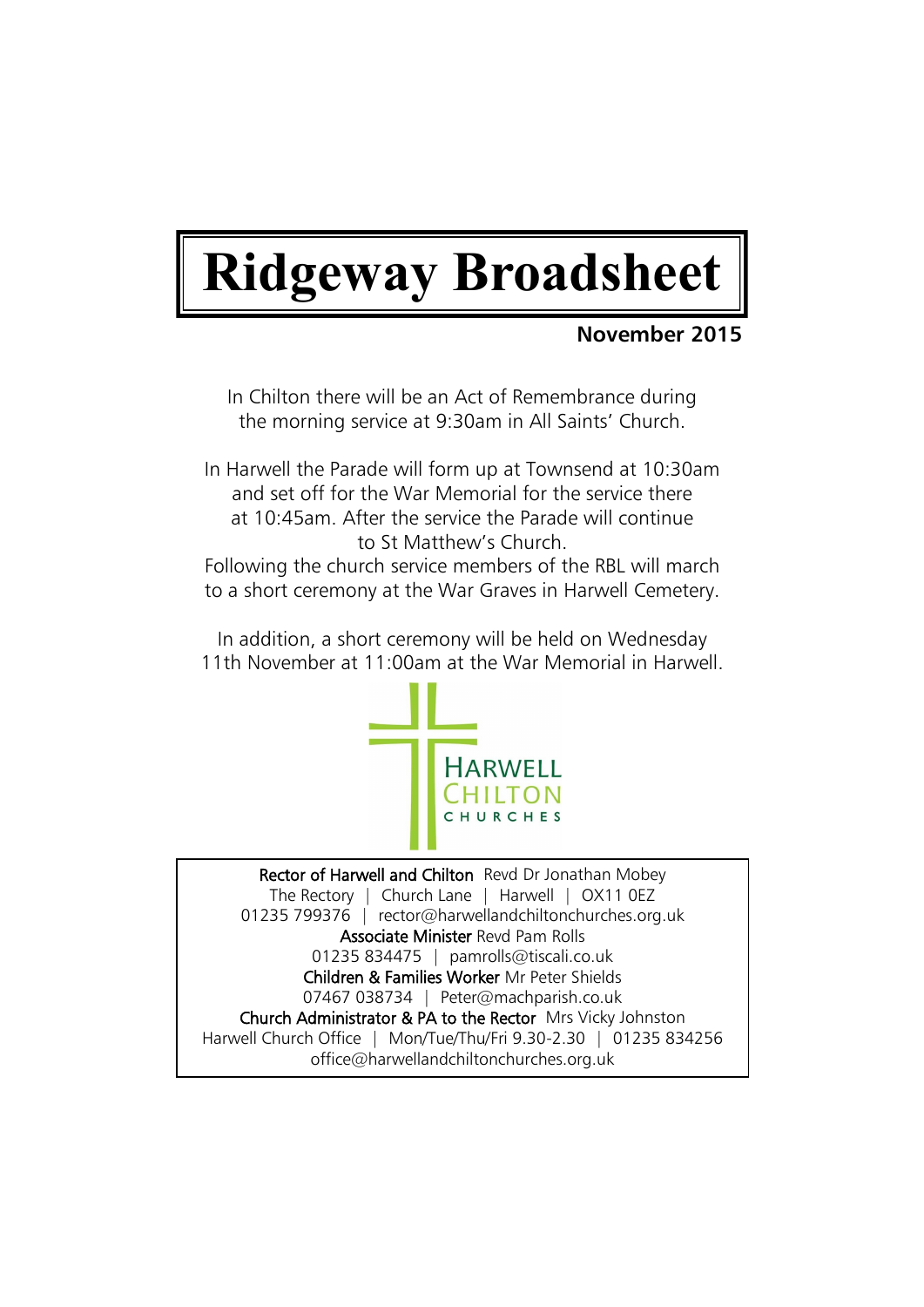#### **T O Y S E R V I C E S**

This Christmas, St Matthew's and All Saints' are once more supporting the Women's Refuge in Oxford by providing toys for the children there.



We will be holding our special advent "Toy Services" on Sunday 6 December at 9.30am at All Saints' Chilton and at 11am at St Matthew's Harwell.

At these services there is an opportunity to donate a toy for the Refuge. The toy should be brand new please, not second hand, and not wrapped (NB no wrapping paper donations required either). The age range of toys required is for children aged 0-15. The Refuge would particularly like toys for small babies (NB cuddly toys are acceptable, again provided they are new) and for  $11+s$  as these tend to be the least well catered for. For the older children, anything that they can "do" e.g. a science or craft kit or game, as boredom is a real fact of life in a Refuge. Toys with violent connotations (e.g. swords, guns, etc) would not be a good idea, for obvious reasons.

Anyone unable to make either service is welcome to hand their toy in to the Church Office by Friday 4th December. The office is open Mon/Tue/Thur/Fri 9.30 -2.30 and is up the staircase near the back of St Matthew's Church.

If you would like advice about which toy to buy, please contact Jane Woolley on 221030, janemn.woolley@hotmail.co.uk.

Chilton PCC would like any monetary gifts to be donated to the SeeSaw Charity which provides grief support for the children of Oxfordshire. Thank you.

#### **S T M A T T H E W ' S C H U R C H H A L L**

We are looking for volunteers to help manage St Matthew's Church Hall. This includes dealing with bookings, meeting with hirers, and managing a cleaner, supplies, and maintenance items. If you are based in or near Harwell village most of the week and would like to contribute to keeping this important asset functioning successfully, we would love to hear from you. If interested, please speak to Jonathan on 799376.



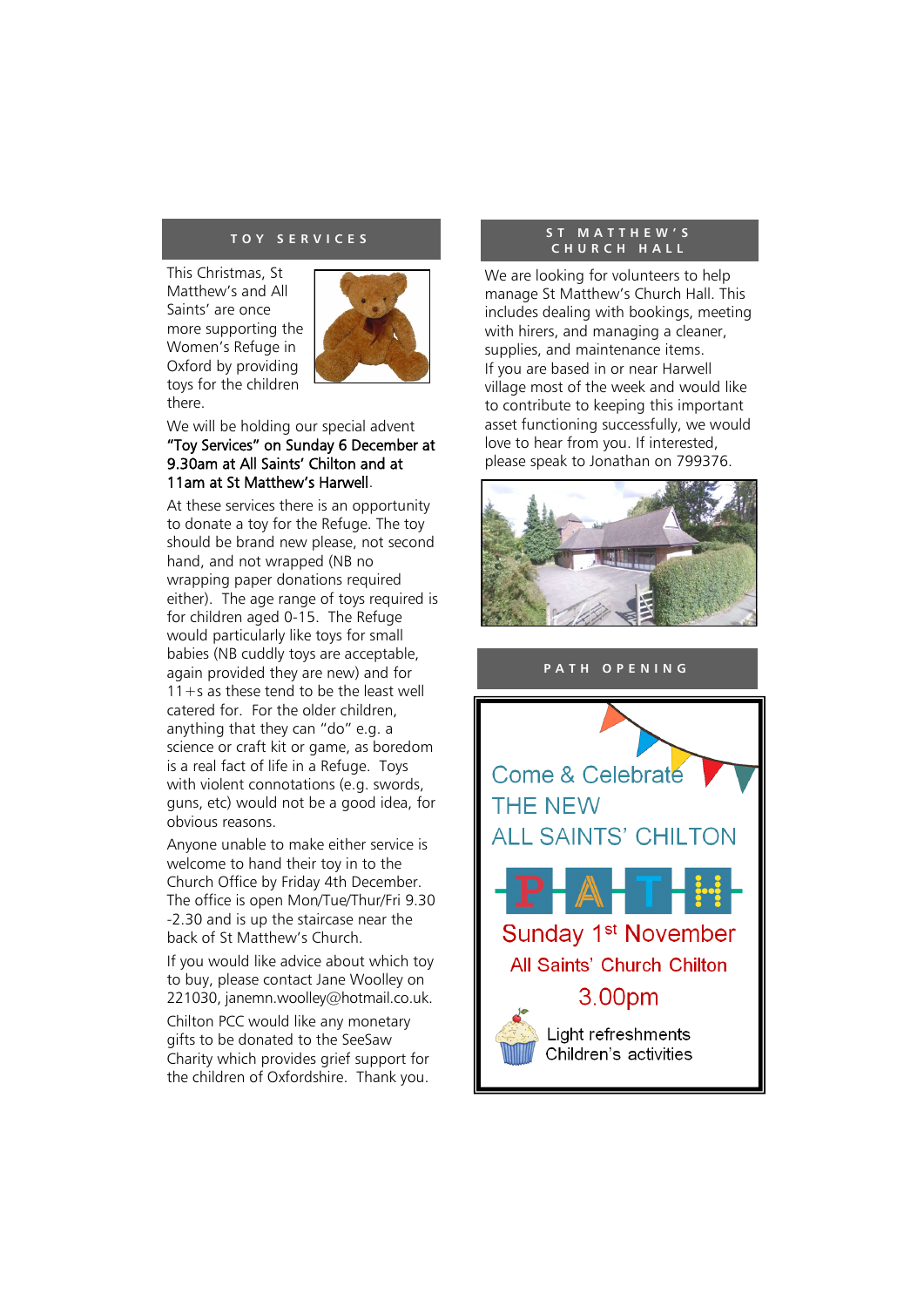#### **" A C C E S S F O R A L L "**

In recent years there has been a big drive to make public buildings more widely accessible. Since the Disability Discrimination Act 1995, service providers have needed to make 'reasonable adjustments' to premises to overcome physical barriers to access, whilst balancing cost and other practicalities. This has resulted in wheelchair ramps, hearing loops, large print publications, and many other innovations. The principle is one of natural justice; it is right that everyone should have opportunities to access the good things of life.

This is a very biblical principle. The equality of all humans is asserted in the opening chapters of the Bible, which speak of God creating all humans 'in his image'. All humans have the capacity to relate to God and all are called by God into relationship with him. Throughout

the Bible God ensures that special provision is made for vulnerable groups, for the diseased and disabled, the poor, and the 'orphans and widows'. Jesus famously ministered amongst the sick and social outcasts, and the Church and individual Christians have continued that work of serving those in need, setting up schools, orphanages and hospitals, and pioneering work amongst the homeless, imprisoned, addicted, and dying.

Throughout history, the Church has sought to make the Gospel accessible to all, and has in the process translated the full Bible into 531 languages to date, and created myriad forms of worship for different cultures. Youth groups, lunch clubs, prison outreach, and countless other groups and activities have been set up to reach every segment of society with the life-transforming Gospel.

It is the vision of our churches in Harwell and Chilton to be accessible and relevant to everyone, serving the whole community in God's name. The new access path at All Saints' is a concrete(!) expression of that – helping the infirm, elderly and very young to access the church building and all that goes on there. But there is much more to do.

St Matthew's Church Council is actively thinking about how we can make our church building more accessible, comfortable and flexible – this includes thinking about the related issues of heating and seating. At All Saints' we are thinking about how we might make our worship services accessible to a wider range of people – those who want something informal and contemporary, as well as those who love the formal, liturgical expressions of worship; an option being considered is moving to two differing services every Sunday morning.



And we would love to know what you think about all this. How do you think our churches could serve the villages of Harwell and Chilton better? How could our church buildings, worship services, and different groups and activities be made more relevant and accessible

to 21st century men, women and children? There are various ways you can let us know.

1. You can respond online to the Chilton Services consultation at http://hcchurches.org/ chiltonservices, and also at the November All Saints' Charity Market (see p6); response slips are also available in church.

2. St Matthew's 'Fit for the Future' consultation is to be launched in late November, with a display and response slips in church. Further info and resources at http://hcchurches.org/fitforthefuture. Further publicity around the village to follow.

3. Do please visit and also let us know what you think of our new 'mobile-friendly' website: http://hcchurches.org. It is another way in which we are trying to become more accessible!

Or you could simply speak to or email me – my contact details are on the front page.

Revd Dr Jonathan Mobey Rector of Harwell with Chilton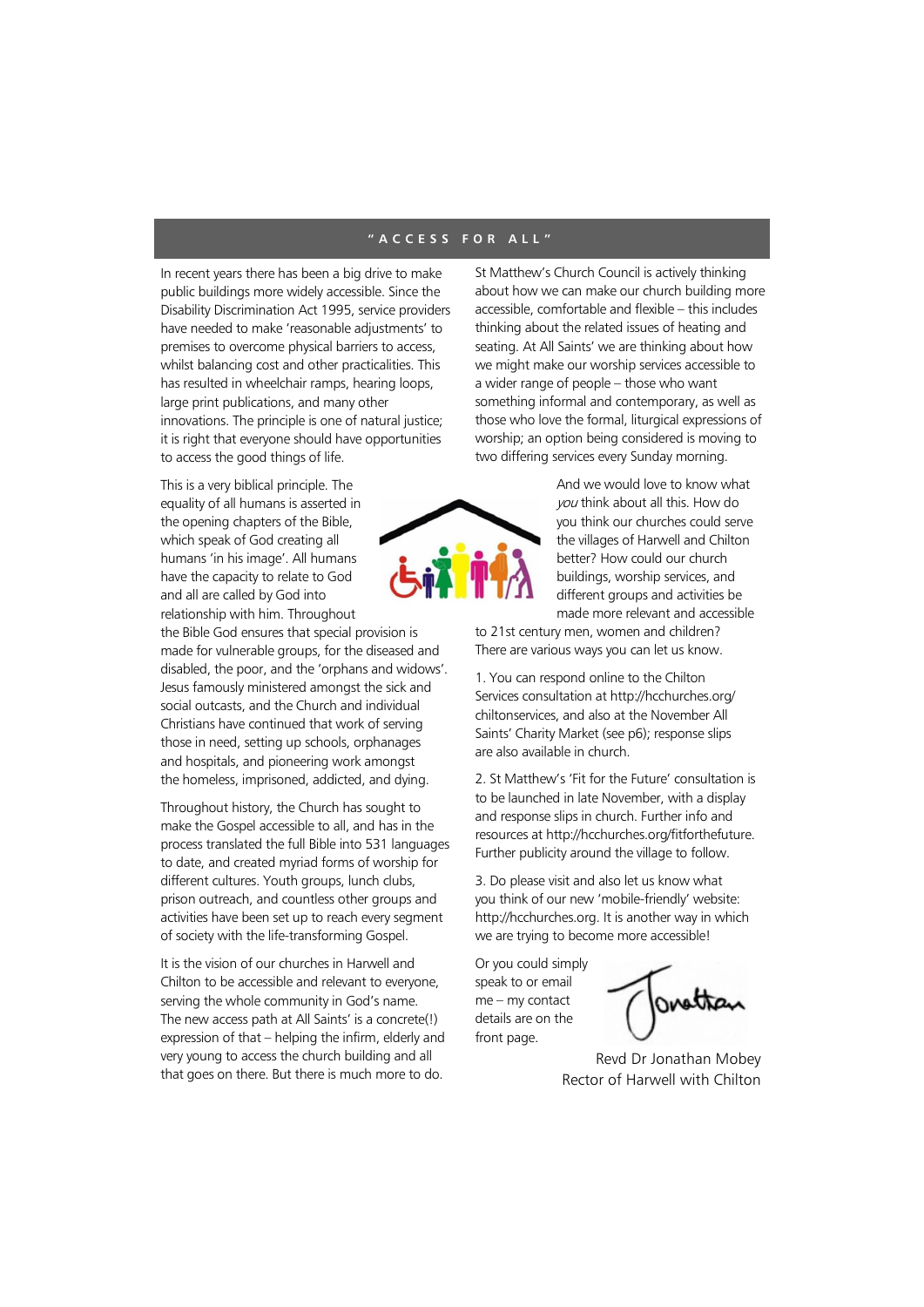#### W E E K L Y E V E N T S N O V E M B E R & D E C E M B E R 2015

## Mondays

9:30-11:30am Fledgelings (during term time) at St Matthew's Church Hall 7:30pm Bell-ringing at All Saints' Church Tower 8:00pm 'Alpha Male' at the Rose & Crown Pub, Chilton

8.00pm Home Group at 10 Jennings Lane, Harwell

# Tuesdays

8.00pm Home group at various homes in Chilton

# **Wednesdays**

9:15-11:15am Fledgelings (during term time) at Chilton Field Community Room 10.15am Home group (during term time) at St Matthew's meeting room 1.45pm Home group (during term time) at 15 Elderfield Crescent, Chilton 7.30pm Home group at various homes in Chilton Field 7.30pm Choir Practice at All Saints'

# **Thursdays**

7.30pm Bell ringing at St Matthew's Church Tower 8.00pm 1st, 2nd & 3rd Home group (term time)

# Fridays

2.00pm Home group at Cherry Tree Court, Harwell

# Saturdays

8.30am Prayer meeting both at St Matthew's and All Saints'

# Sundays

Youth Fellowship at St Matthew's Church Hall 6:00-7:15pm for those in school years 7-9 7:00-8:15pm for those in school years 9-13

## **O T H E R E V E N T S**

4th November 8.00pm Night Prayer at All Saints' Chilton 5th November 7.30pm Science & Faith Group, St Matthew's Church Lounge 10th November 7.45pm All Saints' Women's Group at All Saints' Chilton Buckingham Palace Garden Parties - Liz & Judy 17th November 10.00am Holy Communion (BCP) at Cherry Tree Court, Harwell 17th November 7.30pm Harwell Ladies Group, Sid & Alison Gale - Trek in Peru 19th November 9.30am Evergreens Outing to Milton Keynes Shopping Centre 19th November 7.30pm Science & Faith Group, St Matthew's Church Lounge 28th November 10.00am All Saints' Art Group, Chilton Village Hall 2nd December 8.00pm Night Prayer at All Saints' Chilton 3rd December 7.30pm Science & Faith Group, St Matthew's Church Lounge 5th December 1.00pm Harwell Evergreens Annual Dinner, Harwell Village Hall 8th December 7.30pm All Saints' Women's Group & Harwell Ladies Group Christmas Celebrations, St Matthew's Church Hall 17th December 7.30pm Science & Faith Group, St Matthew's Church Lounge

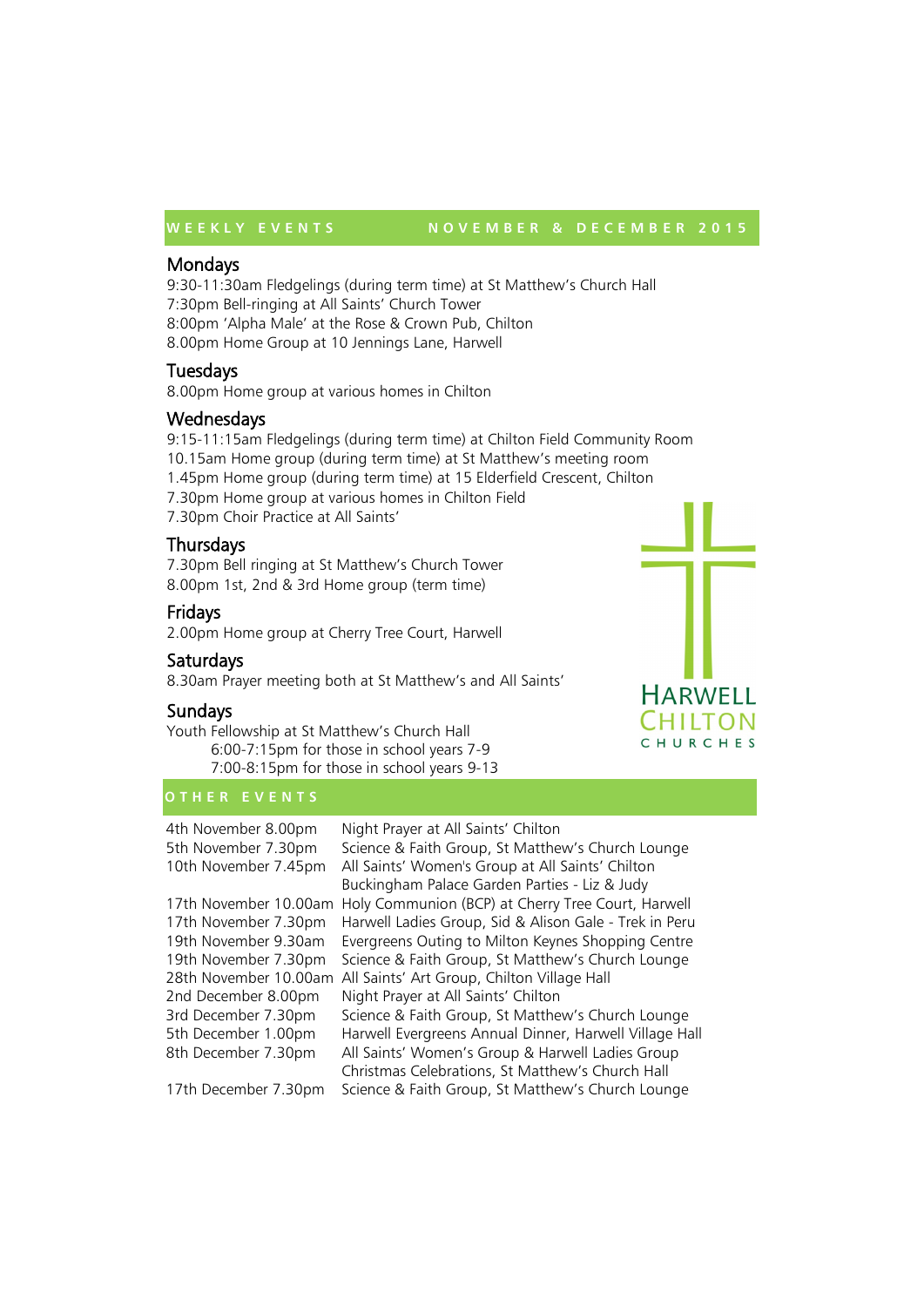| <b>SERVICES</b> |  |  |  |  |
|-----------------|--|--|--|--|
|                 |  |  |  |  |

# **S E R V I C E S N O V E M B E R & D E C E M B E R**

| Services at All Saints'<br>9.30am Morning Worship<br>3pm Path Opening Ceremony                             | 1st Nov  | Services at St Matthew's<br>8.00am Holy Communion (BCP)<br>11.00am Morning Worship<br>6.15pm Evening Prayer |  |
|------------------------------------------------------------------------------------------------------------|----------|-------------------------------------------------------------------------------------------------------------|--|
| Remembrance Sunday<br>8.00am Holy Communion (BCP)<br>9.30am Morning Worship                                | 8th Nov  | Remembrance Sunday<br>11.00am Morning Worship<br>4.30pm 'Hands Free' Worship                                |  |
| 9.30am Holy Communion                                                                                      | 15th Nov | 8.00am Holy Communion (BCP)<br>11.00am Holy Communion<br>6.15pm Evening Prayer (BCP)                        |  |
| 8.00am Holy Communion (BCP)<br>9.30am Morning Worship                                                      | 22nd Nov | 11.00am Morning Worship<br>6.15pm Holy Communion                                                            |  |
| 9.30am Holy Communion<br>6.15pm Evening Prayer                                                             | 29th Nov | 8.00am Holy Communion (BCP)<br>11.00am Holy Communion                                                       |  |
| 9.30am All Age Worship<br>'Toy' Service                                                                    | 6th Dec  | 8.00am Holy Communion (BCP)<br>11.00am All Age Worship 'Toy' Service<br>6.15pm Evening Prayer               |  |
| 8.00am Holy Communion (BCP)<br>9.30am Morning Prayer (BCP)<br>4.00pm Carol Service<br>6.30pm Carol Service | 13th Dec | 11.00am Morning Worship                                                                                     |  |
| 9.30am Holy Communion                                                                                      | 20th Dec | 8.00am Holy Communion (BCP)<br>11.00am Holy Communion<br>4.00pm Carol Service<br>6.30pm Carol Service       |  |
| 10.00pm Holy Communion                                                                                     | 24th Dec | 3.30pm Crib Service<br>11.30pm Holy Communion                                                               |  |
| 8.00am Holy Communion (BCP)<br>9.30am All Age Worship                                                      | 25th Dec | 8.00am Holy Communion (BCP)<br>11.00am All Age Worship<br>12.00pm Holy Communion                            |  |
| 9.30am Morning Worship                                                                                     | 27th Dec | 11.00am Morning Worship                                                                                     |  |

You are very welcome to join us for any of our meetings.

BCP = Book of Common Prayer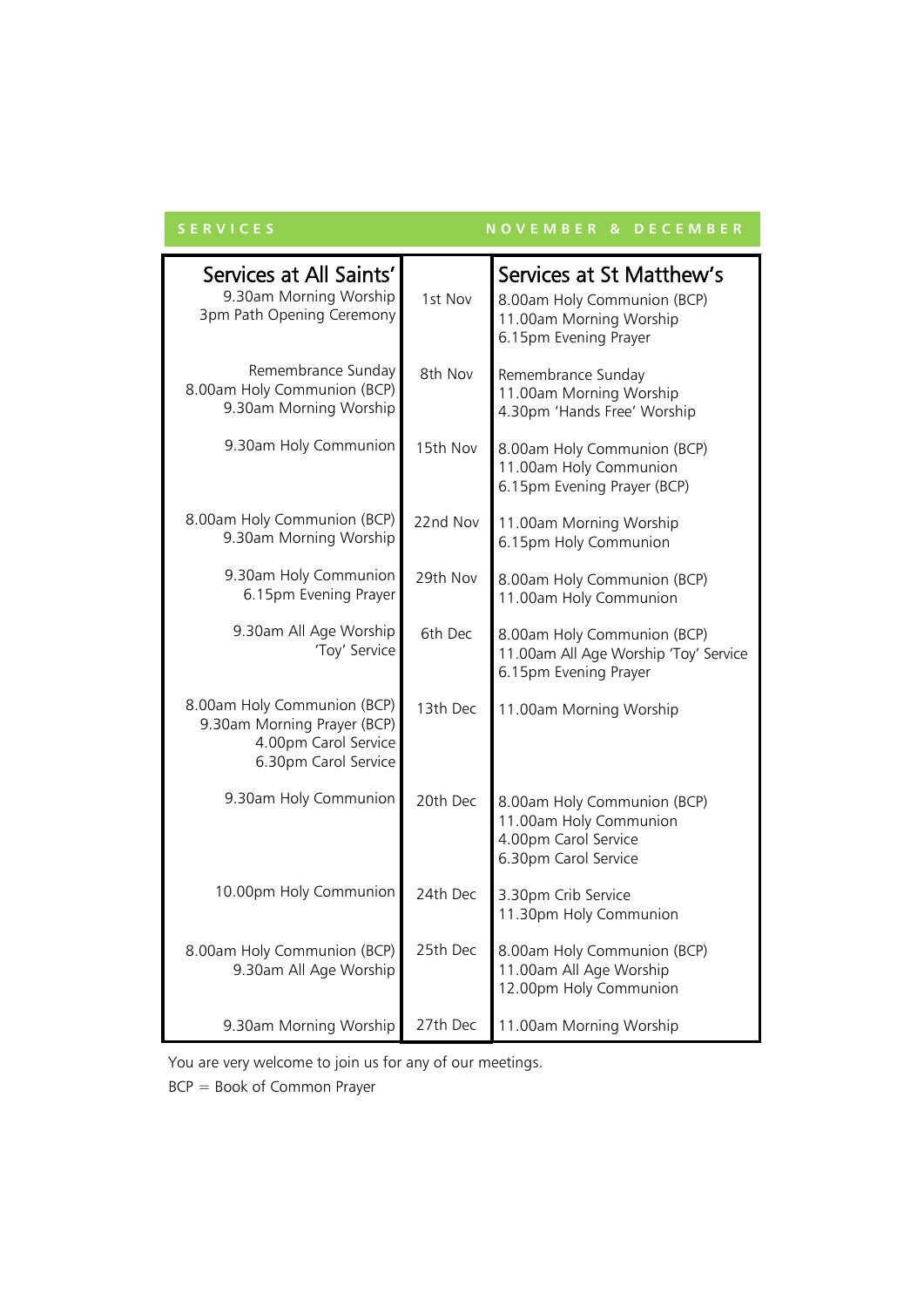This photograph was taken after the Generation Gold service in September when 23 people gathered in All Saints' Chilton to worship God and share friendship over some delicious refreshments.



Generation Gold is the name we have given to our outreach to parishioners who are of retirement age. We are currently enjoying a series of quarterly weekday services, alternating between Harwell and Chilton Churches, which explore and reflect on different themes. In September we thought about the essential element of water, including the life-giving water that Jesus offers us in eternal life.

Our next service will take place on Monday 14th December from 2.30pm to about 3pm in St Matthew's Harwell, when we will be exploring the theme of light. This will be followed by tea and cake. Please consider yourself invited whichever parish you live in - and put the date in your diary! Please contact Pam Rolls for more information, or if you'd like a lift.

We look forward to seeing you. Rev Jan Radford (Curate) Rev Pam Rolls (Associate Minister)

# **T H A N K Y O U**

Thank you to all those who have been praying for Donna Greer. She has now had her last treatment of radiotherapy.

#### **G E N E R A T I O N G O L D A L L S A I N T S ' C H A R I T Y M A R K E T**

The Market on Saturday November 14<sup>th</sup> will be for SeeSaw, the local charity which provides vital support for bereaved children and on December 12th the Market will raise funds for the Oncology Unit ay the Churchill Hospital.



The Market is held in the Car Park at the Rose and Crown between 9am and 12 noon on the second Saturday of every month. Come and sample Shea's full breakfasts or bacon baps! We are always grateful to receive donations of books, cakes, excess fruit and veg from your garden and white elephant items, but not clothing. Contact Judy on 834503, at 43 Crafts End or at [thegoodalls43@tiscali.co.uk](mailto:thegoodalls43@tiscali.co.uk)

# **A L P H A M A L E**

A 6 week investigation of life and faith. Come along and join us at the Rose and Crown in Chilton each Monday evening from 2nd November. £36 includes a meal and a drink each week. Contact Peter on 07467 038734 to book.

# **S U N D A Y S I N D E C E M B E R**

We would love to welcome you along to one of our services. Our Toy Service & Carol Services are coming up soon. They are relaxed services for all ages and a lovely way to enjoy the pre-Christmas or Advent season. You can find more information on our new mobile-friendly website www.hcchurches.org, or call the office on 834256.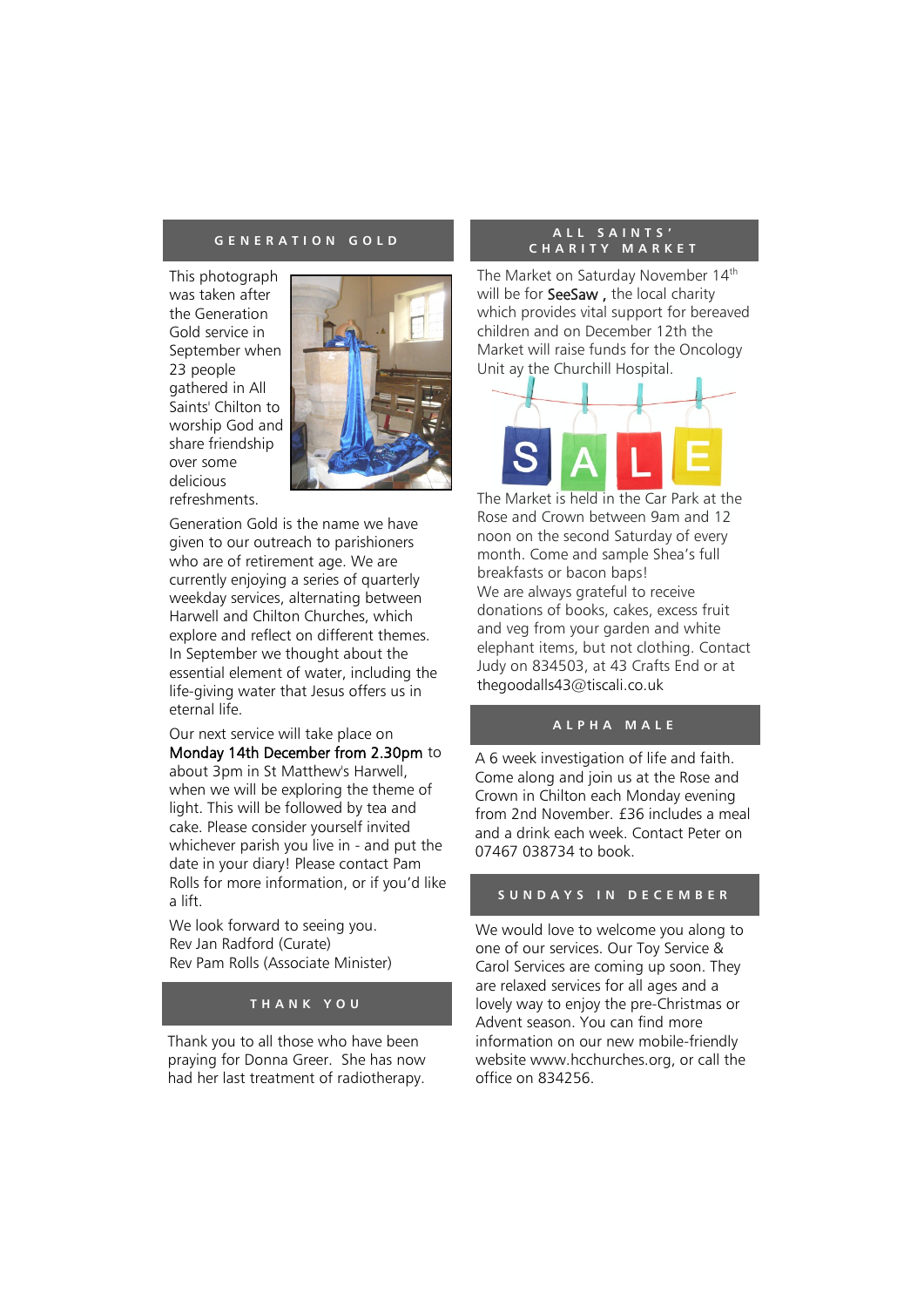#### F R O M THE PARISH **HARVEST R E G I S T E R S**

#### Baptisms

"Welcome to the Lord's family" Edward Barrett Poppy Bailey Matthew Utili

#### **Marriages**

"Those that God has joined together" Matthew Clapp & Hannah Leach

#### Funerals

"He who believes in Me will live" Alec Fredrick Frank Samler Hilda Jean 'Scottie' Powell Brian 'Snowy' Whiting

# **C H I L T O N C H U R C H Y A R D**



Volunteers are needed to help with tidying up All Saints' Churchyard on Saturday 7th November from 9am and finishing in time for lunch. This is open to

everyone in the village, we would love to see lots of people come and give a helping hand for as long as you like as there are lots of jobs to be done such as raking leaves, weeding, cutting ivy off trees, clearing the French drains and lots more. All you need to do is bring yourself and your favourite tools, not forgetting the gardening gloves. Thank you. Please contact Judith Russell on 01235 832484

## **T H E D O O R**

What is it? A free newspaper issued each month by the diocese of Oxford. It contains articles of activities from churches around the diocese which help us to see that we are part of a wider Christian community. Pick up a copy from Church at the beginning of each month.

The Harvest Lunch in Harwell Village Hall on Monday 5th October raised £322. All Saints' received £291.58 in donations plus £63.65 from the produce sale and St Matthew's received £245.73 in donations. A grand total of £922.96 for Tearfund's Refugee Crisis Fund 2015. A big thank you to everybody who donated food, time, and/or money.

### **S C R I P T U R E U N I O N**

Both All Saints' and St Matthew's support Scripture Union. For nearly 150 years, Scripture Union has been working hard to share the good news of the gospel with children and young people in exciting and relevant ways. They have lots of resources that can be used with children in your family, such as bible notes, a computer game and resources on finding the light during Halloween. See www[.scriptureunion.org.uk.](http://www.scriptureunion.org.uk/)

## **G A R D E N I N G C L U B**

November 2nd 7.30pm Harwell Village Hall. Tasty Number to Dine Out On. Paul Hervey Brookes. Comp: Something edible you have grown. Contact David: 821615.

#### **U 3 A M E E T I N G**

November 17th, 2pm at Didcot Civil Hall Corry Starling, the miller, will talk about Mapledurham Watermill. 07802 237963

#### **T H A N K Y O U**

Pat Samler and family would like to thank everyone for their help, prayers, condolences and donations after the sad passing of Alec, and for attending his funeral; also for helping me after I broke my hip. Please accept this as a personal acknowledgement. Pat.